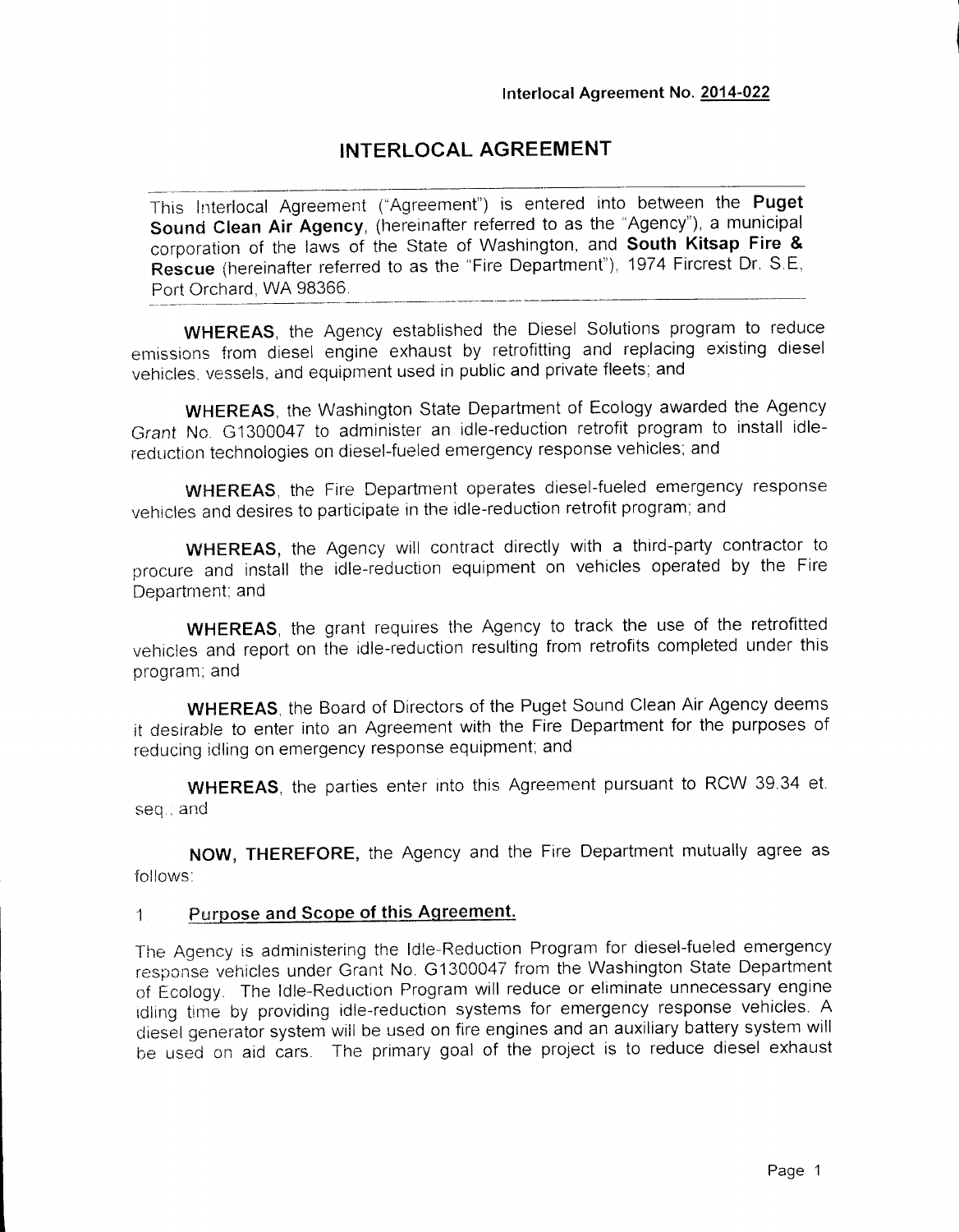emissions, and the Agency will administer the funds to maximize these reductions. The purpose of this Agreement is to establish:

- A. The Process for Selecting and Installing idle-Reduction Technologies
- B. The Agency's Responsibilities
- C. The Fire Department's Responsibilities

This Agreement does not involve the exchange of funds between the parties.

# **2 Process for Selecting and Installing Idle-Reduction Technologies**

**Step 1, Vehicle Selection.** Using the vehicle information collected by the Department of Ecology in its idle-reduction equipment application, the Agency will provide the Fire Department with a list of retrofit candidate vehicles The Fire Department will review the list and provide feedback to the Agency on which vehicles the Fire District wants to retrofit. Should the Fire Department wish to have idle-reduction equipment installed on alternative vehicles not identified on the Agency's list, it will propose those vehicles and provide details on the vehicles and an explanation for the substitution to the Agency. The Agency will determine the final list of vehicles for retrofit and will provide the final list of elected candidate retrofit vehicles to the Fire Department.

**Step 2, Work Order Development.** The Agency's contractor will conduct a site visit to evaluate the candidate vehicles for the proposed installations. The Fire Department will cooperate with the contractor to schedule the site visit and will make needed Fire Department personnel available for the site visit. The Agency's contractor will work with the Fire Department mechanics to determine the best retrofit options and installation approach for each candidate vehicle. The Agency's contractor will prepare a work order for approval by both the Agency and the Fire Department listing the parts needed for each retrofit, the estimated time to do the installation, and the total cost for each installation. The work order will also include any specific installation instructions requested by the Fire Department. It is anticipated that the system installation will need to be tailored to each vehicle. Following the equipment evaluation and generation of work order(s), if significant additional costs are identified, the Agency may elect to substitute candidate vehicles or reduce the total number of idle-reduction systems to be installed on the Fire Department's fleet. Upon any changes, the Agency will provide to the Fire Department an amended Final list of elected candidate retrofit vehicles to the Fire Department.

**Step 3, Installations of Retrofits.** Once the Agency and Fire Department approve the work order, the Agency's contractor will work with the Fire Department to schedule the installation of the equipment on the Fire Department's vehicles at a mutually agreeable date and time. The Fire Department will be responsible for delivering the vehicles to the Agency contractor's site where the retrofits will be installed and for retrieving the units when the installations are completed. The Fire Department must be able to leave each vehicle with the Agency's contractor for a period of time estimated in the work order. The Agency is not responsible for delays associated with the installation.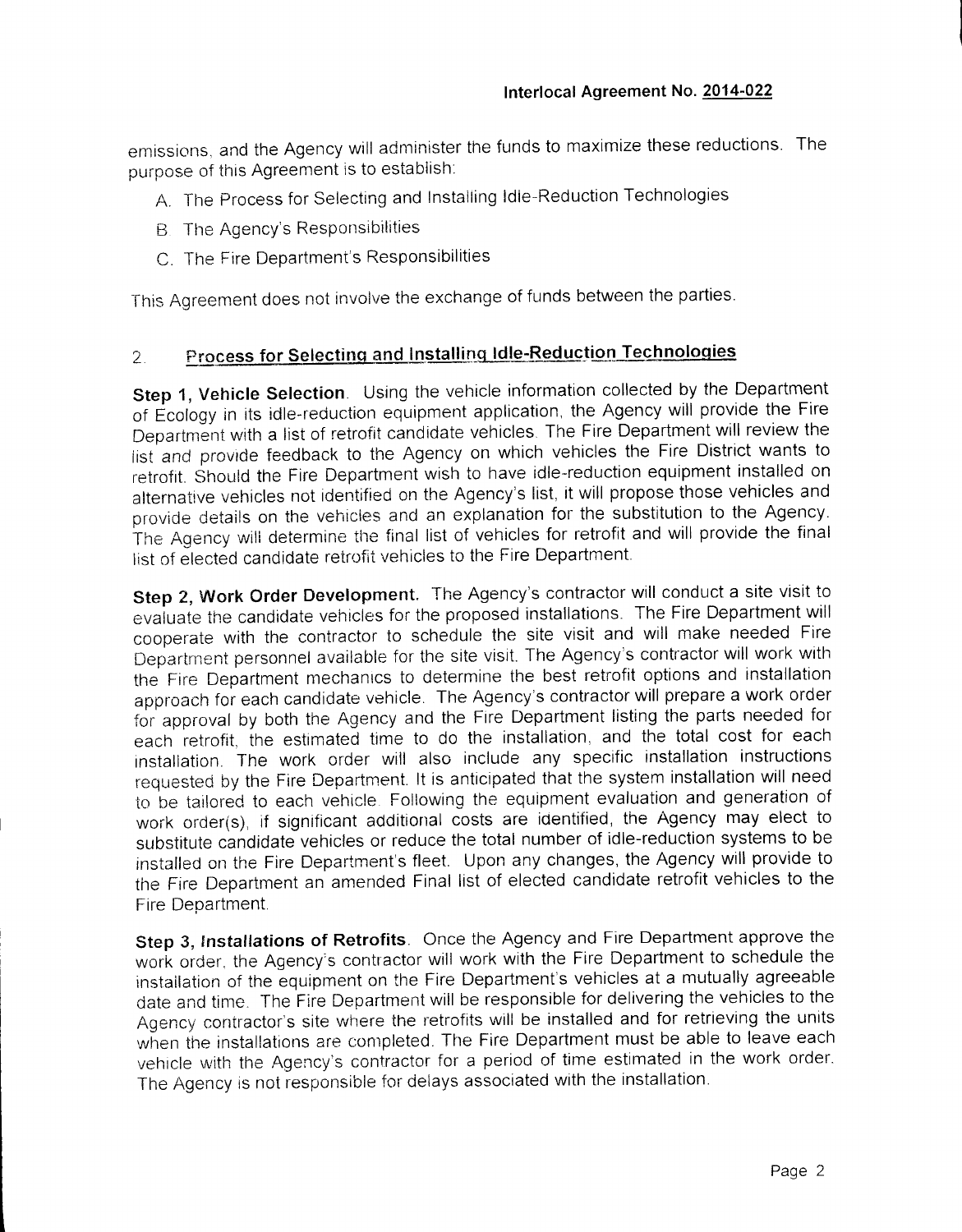**Step 4, Training and Warranty Requirements.** In order to ensure the anti-idle technologies are properly used and maintained, the contractor will provide mechanic and operator training to the Fire Department. The Fire Department is required to participate in one mechanic training. The Fire Department may attend additional mechanic training sessions that are offered to other Fire Departments who participate in the grant, as desired. The Agency's contractor Will provide operator training to the Fire Department representative(s) that pick up the vehicles from the contractor after the retrofits are installed. The Fire Department will submit any warranty claims to the Agency's contractor. The Agency will not be directly involved in any warranty claims, but will provide support in resolving any issues or concerns that the Fire Department might have.

**Step 5, Reporting.** The Fire District will report to the Agency on the success of the retrofit quarterly for two years after the completed retrofits using the reporting form provided by the Agency.

### **3. Agency Responsibilities**

The Agency will be responsible for administering the program and working with both its Agency's contractor and the Fire Department. The Agency's responsibilities under the Idle-Reduction Program are as follows:

**Task 1: Secure a Third-Party Contractor.** The Agency, with input from several participating fire departments, will select and enter into an agreement with a third-party contractor to procure and install idle-reduction equipment on emergency vehicles operated by the Fire Department. The agreement will include training and warranty requirements.

**Task 2: Provide a list of candidate vehicles for retrofit.** The Agency will review the grant submittal the Fire Department made to Department of Ecology and generate a list of candidate vehicles to be retrofitted The selection process is described in Step 1 of Section 2, **Process for Selecting and Installing idle-Reduction Technologies.**

**Task 3: Review and Approve Agency Contractor's Work Orders.** The Agency will review and approve work orders generated by the Agency's contractor. If both the Agency and the Fire Department approve the work orders, the Agency will give the Agency's contractor approval to purchase and install the idle-reduction equipment.

**Task 4: Compensate Agency's Contractor for Completed Installations.** The Agency will pay the Agency's contractor upon the completion of the installations and the Fire Department's acceptance of the installations.

**Task 5: Provide Support to the Fire Department as Needed.** The Agency will, to the best of its ability, attempt to resolve any deficiencies identified by the Fire Department with the equipment or installation furnished by the contractor, except warranty claims, provided that the deficiencies are not a result of omissions by the Fire Department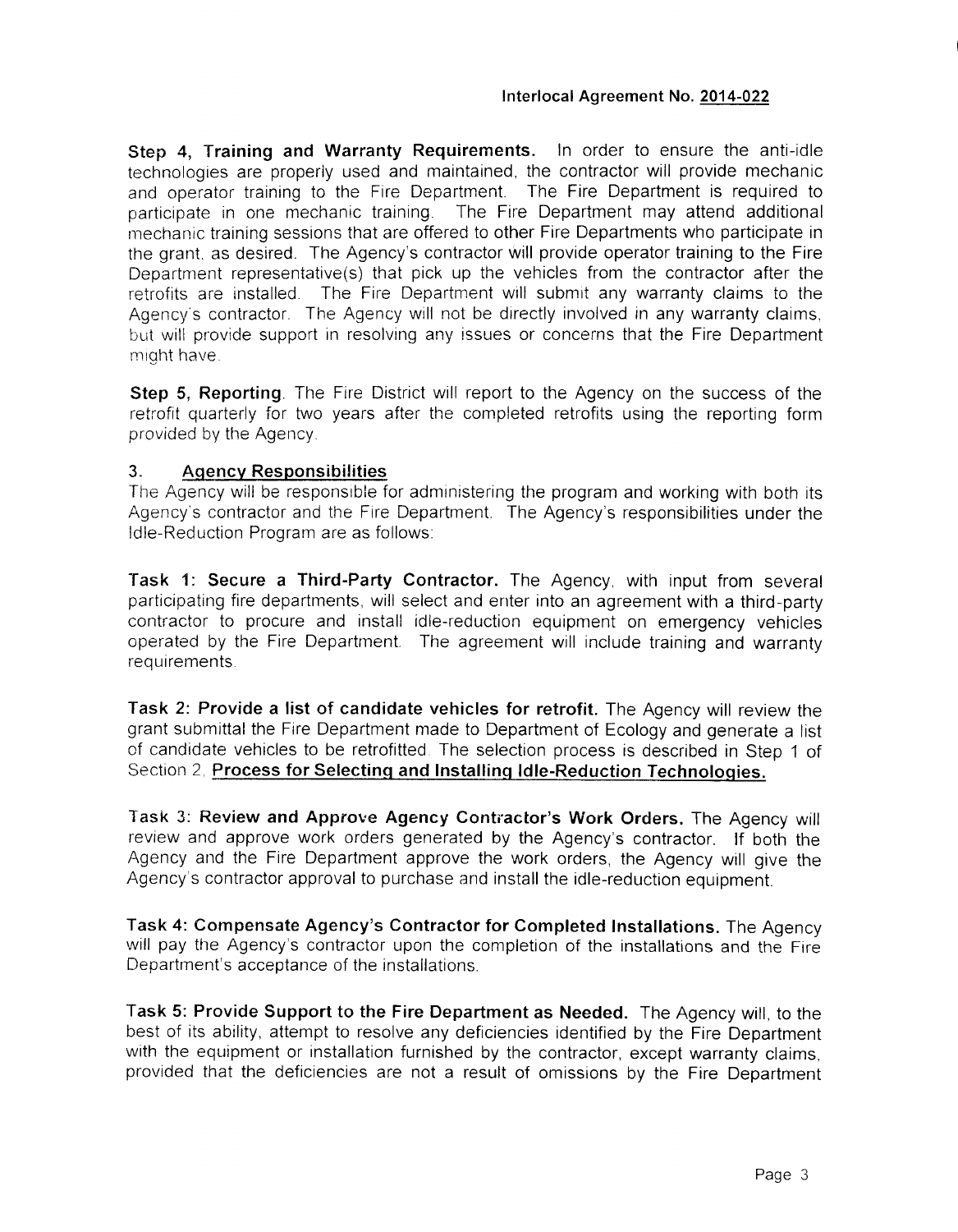during the work order review approval. The Agency will have no responsibility for any claims related to warranties provided by the third-party contractor to the Fire Department and will have no responsibility for the adequacy, fitness or operation of any retrofit equipment or installation.

**Task 6: Collect Fire Department Reports.** The Agency will collect quarterly reports from the Fire Department detailing the idle-reduction equipment use and fuel displacement associated with the installation.

### **4. Fire Department Responsibilities**

**Task 1: Vehicle Review.** The Fire Department will review the candidate vehicle list provided to it by the Agency and will provide feedback to the Agency regarding which vehicles the Fire District wants to retrofit. Should the Fire Department wish to have idlereduction equipment installed on alternative vehicles not on the candidate vehicle list, it will propose those vehicles and provide details on the vehicles and an explanation for the substitutions to the Agency. The Fire Department will cooperate with the Agency's third-party contractor to schedule a time for a site visit by the third-party contractor to review the candidate vehicles. If the vehicles scheduled to be reviewed will not be available at the specified time, the Fire Department will notify the third-party contractor as soon as possible and will suggest alternative mutually convenient times for the thirdparty contractor to conduct the site visit. During the vehicle review site visit, the Fire Department will discuss idle-reduction technologies and installation approaches for each vehicle with the third-party contractor. The Fire Department will disclose to the Agency any vehicles on the final list of elected candidate retrofit vehicles that the Fire Department might sell or retire within the next two years.

**Task 2: Work Order Review.** The Fire Department will review the work order provided by the Agency's contractor to make sure it reflects the retrofit expectations of the Fire Department and includes any specific installations instructions from the Fire Department. Once the work order meets the Fire Department's expectations, the Fire Department will notify the Agency in email or writing that it approves the work order.

**Task 3: Deliver and Retrieve Vehicles for Retrofits to be Installed.** Once the Agency has notified the Agency's contractor to proceed based on an approved work order, the Agency's contractor will contact the Fire Department to schedule a date for one or more vehicles to be retrofitted at the contractor's worksite. The Fire Department will be responsible for delivering and retrieving the vehicles from the Agency's contractor's worksite.

**Task 4: Review and Accept Retrofit.** Upon retrieving the retrofitted vehicles, the Fire Department will inspect the installations and accept or contest each installation. When satisfied with each installation the Fire Department will sign off on the work order and provide it to the Agency's contractor.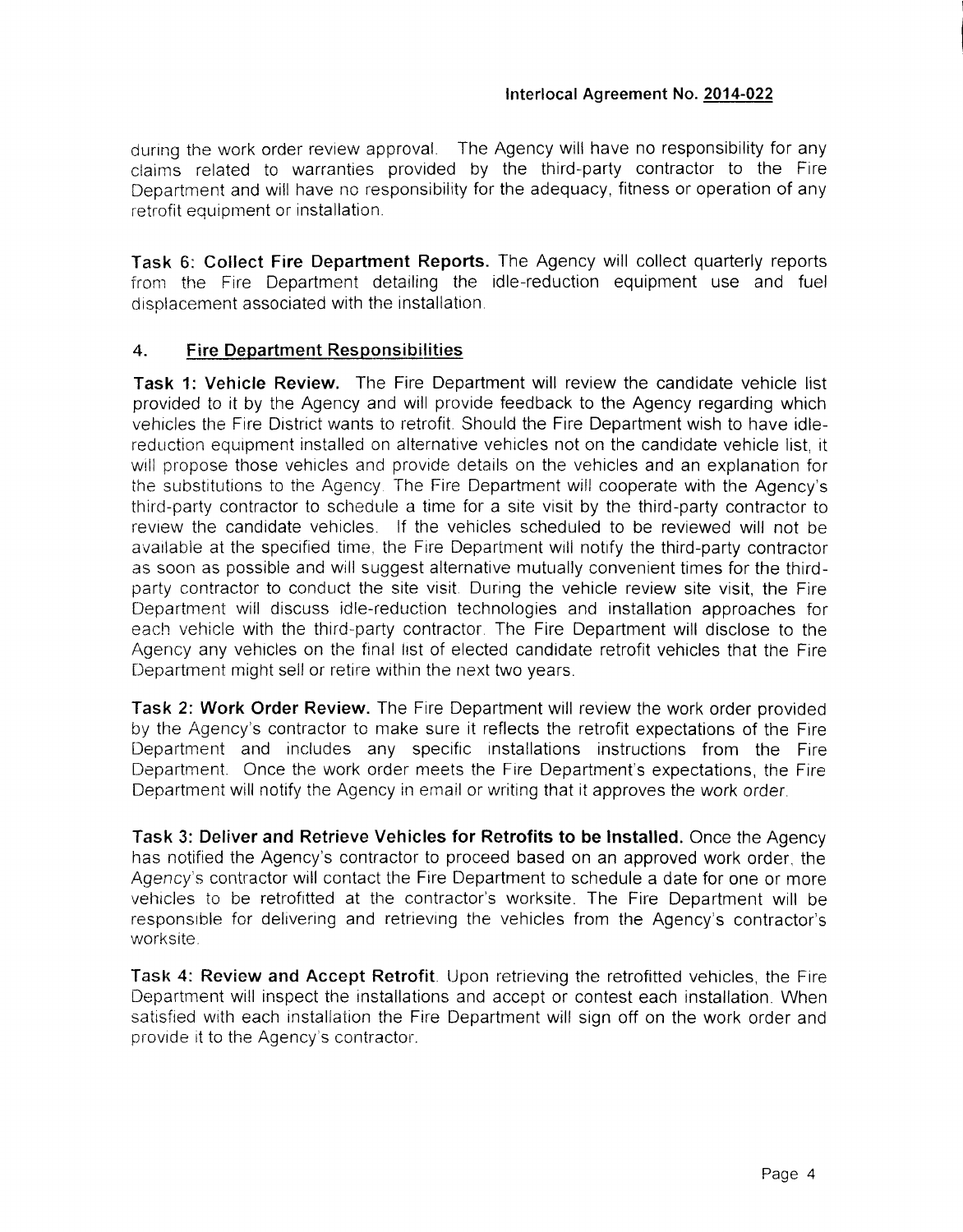**Task 5: Participate in Training.** The Agency's contractor will schedule and provide a mechanic maintenance training session for the Fire Department to coincide with the return of the first completed fire engine The session can take place at the Fire Department or the Agency's contractor's facility. The Fire Department will make alternative arrangements with the contractor if it would like to have the training conducted at another time. Only one mechanic maintenance training session will be provided specifically for the Fire Department by the Agency's contractor and the Fire Department must participate in one mechanic maintenance training session. Alternatively, the Fire Department may attend a mechanic maintenance training session held by the contractor for another participating fire department if desired. Operator training will be provided by the contractor 'o the Fire Department representative(s) that picks up a retrofitted vehicle when the vehicle is picked up from the contractor. The Fire Department will ensure that the instructions provided by the contractor to the Fire Department representative(s) are shared with all relevant equipment operators and maintenance mechanics at the Fire Department.

**Task 6: Submit Warranty Claims to Agency's Contractor.** The Fire Department will work directly with the Agency's third-party contractor to address any warranty claims related to the adequacy, fitness or operation of the equipment installed pursuant to this Agreement.

### **Task 7: Operate Retrofitted Vehicles in the State of Washington for Two Years.**

- A Sales. Transfers, or Retirements of Retrofitted Vehicles The Fire Department will keep and operate ail vehicles retrofitted pursuant to this Agreement solely within the State of Washington for at least two years from the date of retrofit installation. If the Fire Department plans to sell or relocate any vehicle retrofitted under this Agreement prior to the expiration of the two-year period, the Fire Department will notify the Agency Project Manager and follow the procedures below, depending on the final destination of the retrofitted vehicle:
	- 1) in-State Sales or Transfers. If the Fire Department wants to sell or transfer a vehicle retrofitted under this Agreement to another fire department within Washington State prior to the end of the two-year term, the Fire District will notify the Agency Project Manager in advance in writing prior to selling or transferring any retrofitted vehicles. The written notification must include the following information: the identification of the vehicle by Vehicle Identification Number (ViN) or equipment ID; the date the idle-reduction technology was installed, the model/engine year of the vehicle; the desired new location of the vehicle; and the intended date of relocation.
	- 2) Out-of-State Sales or Transfers. If the Fire Department wants to sell or transfer a vehicle retrofitted under this Agreement to an entity outside of Washington State prior to the end of the two-year term, the Fire Department will notify the Agency Project Manager in advance of the sale and transfer in writing and propose a compensation option to compensate the Agency for the installation of the retrofit equipment on the vehicle(s) the Fire Department wishes to sell or transfer. The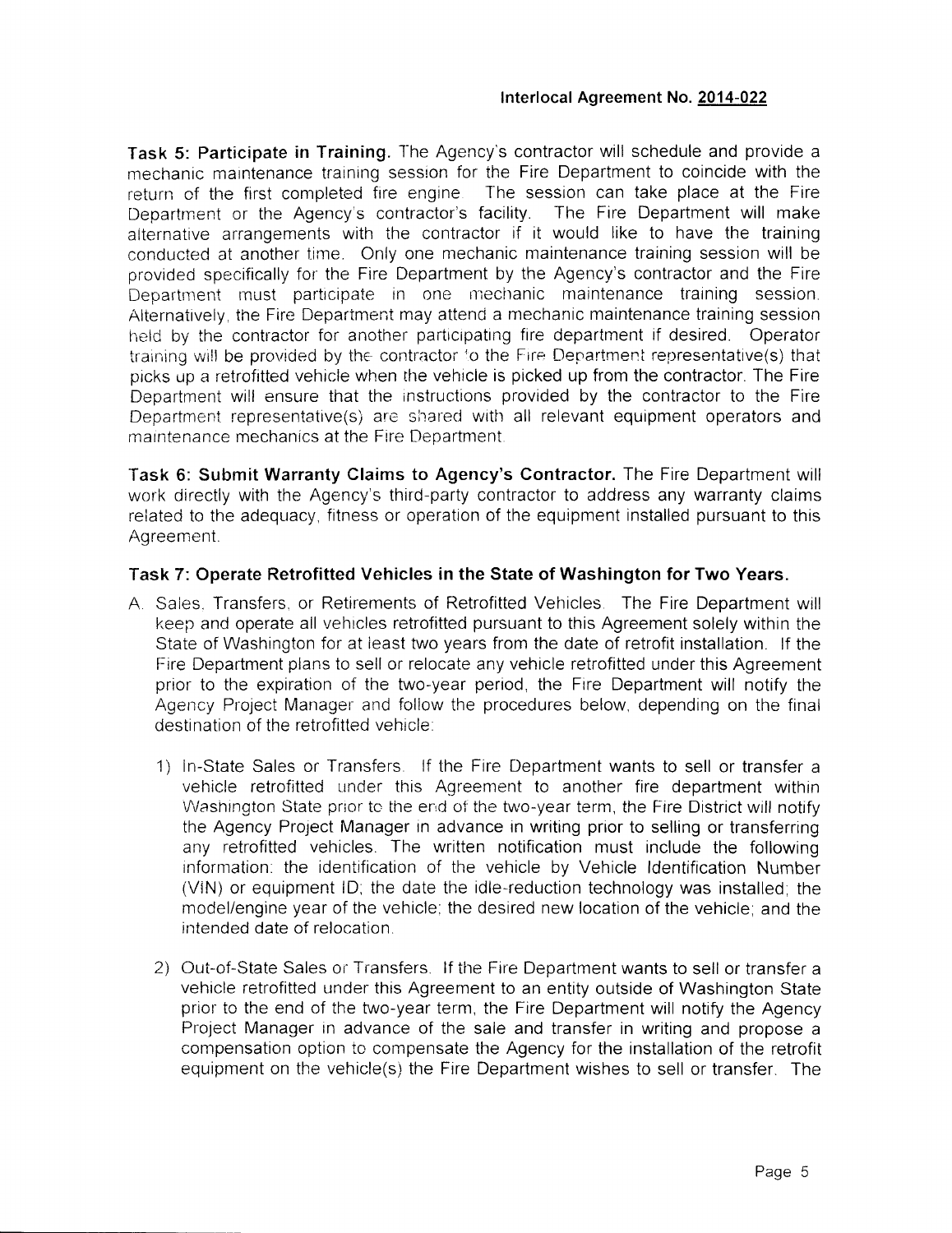written proposal must include the following information: the identification of the vehicle by Vehicle Identification Number (VIN) or equipment ID; the date the idlereduction technology was installed; the model/engine year of the vehicle; the desired new location of the vehicle; and the intended date of relocation. Potential compensation options may include removing the idle-reduction technology and installing it on another vehicle operating within Washington State or investing a prorated portion of the equipment and installation cost of the idle-reduction technology in other particulate emission-reduction projects within Washington State. The Fire Department may propose another compensation option for Agency approval. If the Fire Department choses to re-install the idle-reduction technology on another vehicle in Washington State, the Fire Department will be liable for the expense or labor associated with re-installing the idle-reduction technology. The Agency must approve the repayment option in writing.

B. Retiring of Retrofitted Vehicles, if the Fire Department retires or scraps a vehicle that has been equipped with idle-reduction technology under this Agreement prior to the end of the two-year term, the Fire Department agrees to first remove and reinstall the idle-reduction technology on another vehicle within Washington State to the extent practicable. The Fire Department will be responsible for the expense or labor associated with re-installing the idle-reduction technology.

**Task 8: Report.** Upon completion of the first vehicle retrofit, the Fire Department will begin submitting quarterly reports to the Agency on the idle-reduction technology. The Fire Department will track the hours of operation of the idle-reduction technology, and the associated fuel savings to the best of its ability.

**Deliverable for Task 8:** Using an Agency-supplied form provided in Attachment A and incorporated herein by reference, the Fire Department will submit electronic reports for two years following the first installation of idle-reduction

**Due dates for Task 8:** January 15, 2014; April 15, 2014; July 15, 2014; October 15, 2014; January 15, 2015; April 15, 2015; July 15, 2015; October 15, 2015, and January 15, 2016

**5. Title to Equipment.** The title to ail equipment furnished under this agreement will be held by the Fire Department, subject to the terms of this agreement.

**6 Term.** The effective date of this Agreement is the date of the final signature of this Agreement. The termination date of this Agreement is January 30, 2016.

This space intentionally left blank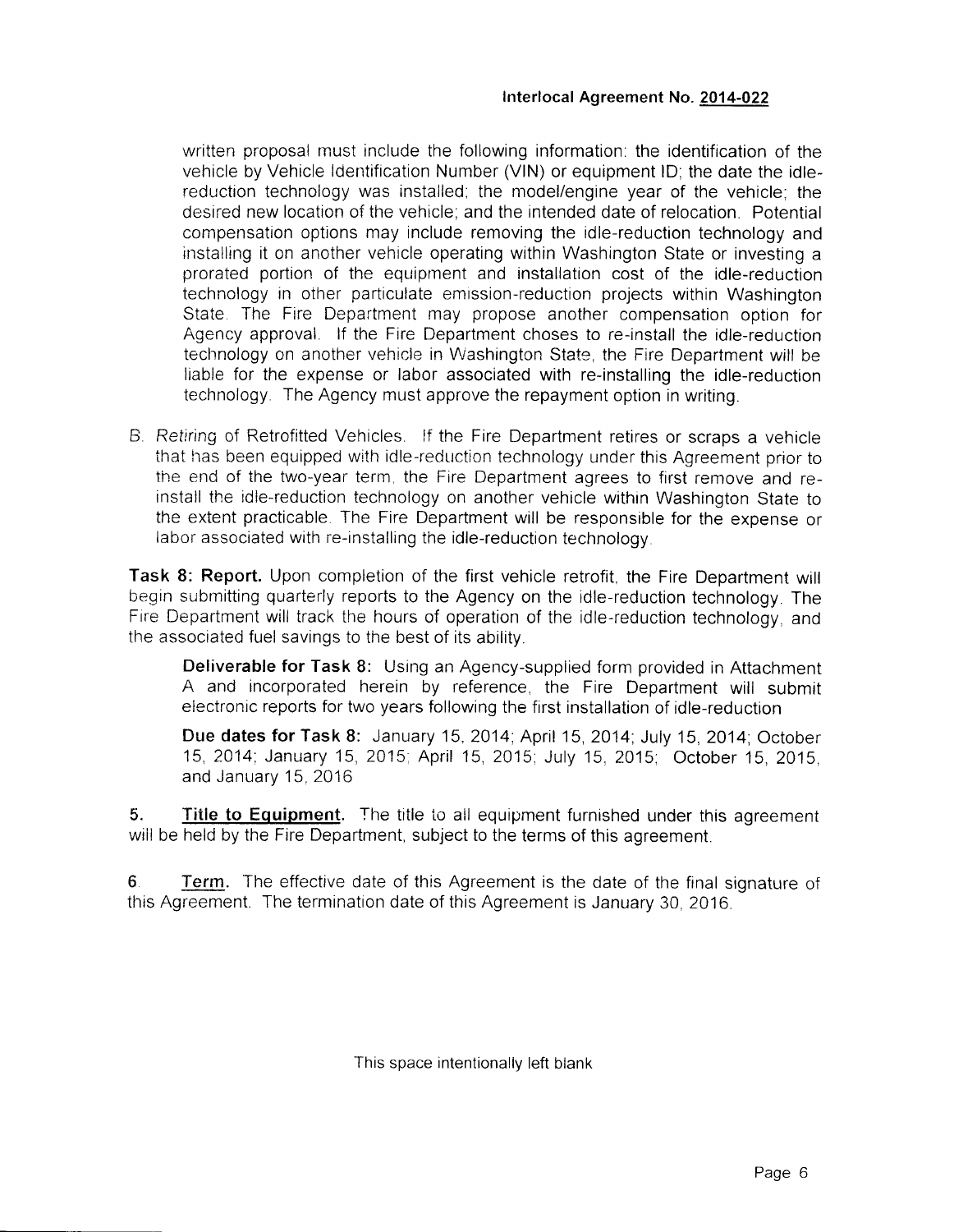**7 Communications.** The following persons will be the contact persons for all communications regarding the performance of this Agreement.

| <b>Fire Department</b>     | Agency                        |
|----------------------------|-------------------------------|
| Tim Johnson                | Project Manager: Scott DeWees |
| South Kitsap Fire & Rescue | Puget Sound Clean Air Agency  |
| 1974 Fircrest Dr. S.E.     | 1904 Third Avenue, Suite 105  |
| Port Orchard, WA 98366     | Seattle, WA 98101             |
| Phone: 360-895-6517 !!!    | Phone: 206-689-4054           |
| Fax: 360-871-4489          | Fax: (206) 343-7522           |
| E-mail address:            | E-mail address:               |
| tjohnson@skfr.org          | ScottD@pscleanair.org         |

**8 Changes.** The parties may, from time to time, require changes in this Agreement. The parties will mutually agree to the changes by written amendment to this Agreement.

**9 Early Termination.** Either party may terminate this Agreement at any time with or without cause by giving a thirty-day (30-day) written notice of such termination and by specifying the effective date of the termination; provided that the termination will be preceded by a face-to-face meeting between the Fire Department and the Agency. Upon termination of this Agreement, the Agency, in addition to any other rights provided in this Agreement, may require Fire Department to deliver to the Agency any property specifically produced or acquired for the performance of such part of this Agreement as has been terminated.

**10 Assignment.** The work performed under this Agreement, and any claim arising thereunder, is not assignable or delegable by either party, in whole or in part, without the express prior written consent of the other party.

**11. indemnification.** Each party to this agreement will be responsible for its own acts and/or omissions and those of its officers, employees and agents. No party to this agreement will be responsible for the acts and/or omissions of entities or individuals not a party to this agreement.

**12. Limitation of liability.** The Fire Department acknowledges that participation in this Agreement is voluntary and the use and maintenance of the idle-reduction technologies installed by the third-party contractor on vehicles operated by the Fire Department is the sole responsibility of the Fire Department. The Agency will not be liable for any equipment failures, issues or limitations that result from the installation or operation of the idle-reduction technology installed pursuant to this Agreement. The Fire Department will be the warranty holder for any equipment and installation provided by this Agreement.